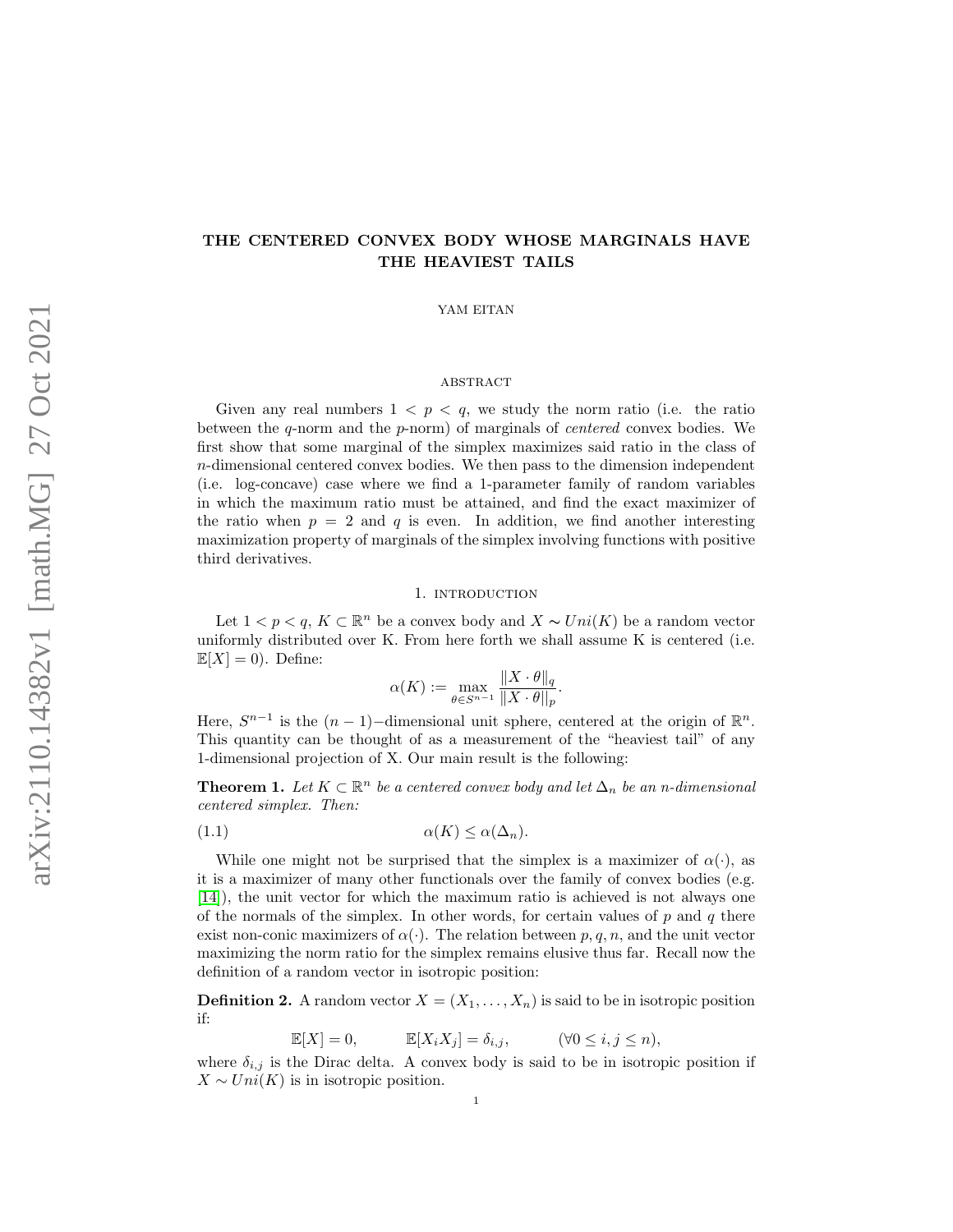Any convex body can be transformed into an isotropic one through an affine map (see [\[3\]](#page-9-0) for proof). Our second main result is the following:

**Theorem 3.** Let  $K \subset \mathbb{R}^n$  be a convex body in isotropic position and  $X \sim Uni(K)$  be a random variable uniformly distributed over K. Then for any  $k \in \{3, 4\}, \phi \in C^{k}(\mathbb{R})$ such that  $\phi^{(k)}(x) > 0 \ \forall x \in \mathbb{R}$ , we have:

(1.2) 
$$
\max_{\theta \in S^{n-1}} \mathbb{E}[\phi(X \cdot \theta)] \leq \max_{\theta \in S^{n-1}} \mathbb{E}[\phi(\Gamma_n \cdot \theta)],
$$

where  $\Gamma_n \sim Uni(\Delta_n)$  is also in isotropic position.

Here if  $k = 3$ , then the inequality is strict unless K is a cone, in which case the maximizing unit vector is normal to (one of) the cone's base(s). However, if  $k = 4$ this isn't the case, as for some  $\phi$  there exist non-conic maximizers. A version of Theorems 1 and 3 for the symmetric log-concave case can be found in Eskenazis, Nayar, and Tkocs [\[6\]](#page-9-1). In fact, we shall use techniques similar to those presented in the said paper here. Recall that a random variable  $X$  is called log-concave if it has a density  $f_X$  with respect to the Lebesgue measure such that  $log(f_x(\cdot))$  is concave on the support of  $f_X$ , where  $\log$  is the natural logarithm. The set of log-concave random variables can be defined equivalently as the closure of the set of random variables of the form  $X \cdot \theta$  for all convex bodies (regardless of the dimension). Thus our main result concerning the dimension independent case is the following:

**Theorem 4.** Let X be a centered log concave random variable, and let n be an even integer. We then have:

(1.3) 
$$
\frac{\|X\|_n}{\|X\|_2} \le \left(n! \sum_{i=0}^n \frac{(-1)^k}{k!}\right)^{\frac{1}{n}} = (\ln)^{\frac{1}{n}},
$$

with equality if and only if X coincides with  $\pm \Gamma$  in law. Here,  $\ln$  is the subfactorial of n and  $\Gamma$  is a random variable with density  $g(x) = e^{-(x+1)}$  supported on the line  $[-1, \infty)$ .

In addition, we prove the following result regarding odd moments of log-concave random variables:

**Theorem 5.** Let X be a centered log-concave random variable. If  $q$  is an odd integer, and p is a real number such that  $1 < p < q$ , then we have:

(1.4) 
$$
\frac{\|\mathbb{E}[X^q]\|^{\frac{1}{q}}}{\|X\|_p} \le \frac{\|\mathbb{E}[\Gamma^q]\|^{\frac{1}{q}}}{\|\Gamma\|_p},
$$

with equality if and only if X coincides with  $\Gamma$  in law (The difference here is that the absolute value in the numerator is taken outside of the expectation).

A different proof of Theorem 5 for the case  $p = 2$ ,  $q = 3$  can be found in Bubeck and Eldan [\[4\]](#page-9-2). The problem of finding the maximum norm ratio over different families of random variables has been discussed in several other instances in the mathematical literature. The fact that the norm ratios of marginals of convex bodies are bounded by some universal constant was proven first by Berwald in [\[1\]](#page-9-3) and then by Borell in [\[2\]](#page-9-4) (one can also find this result in a survey [\[11\]](#page-9-5) by Milman and Pajor). Borel and Berwald also found the maximum norm ratio of log-concave random variables supported on the real half-line (see [\[12\]](#page-9-6) for proof). Another example for a problem of a similar type is the Khintchine inequality, which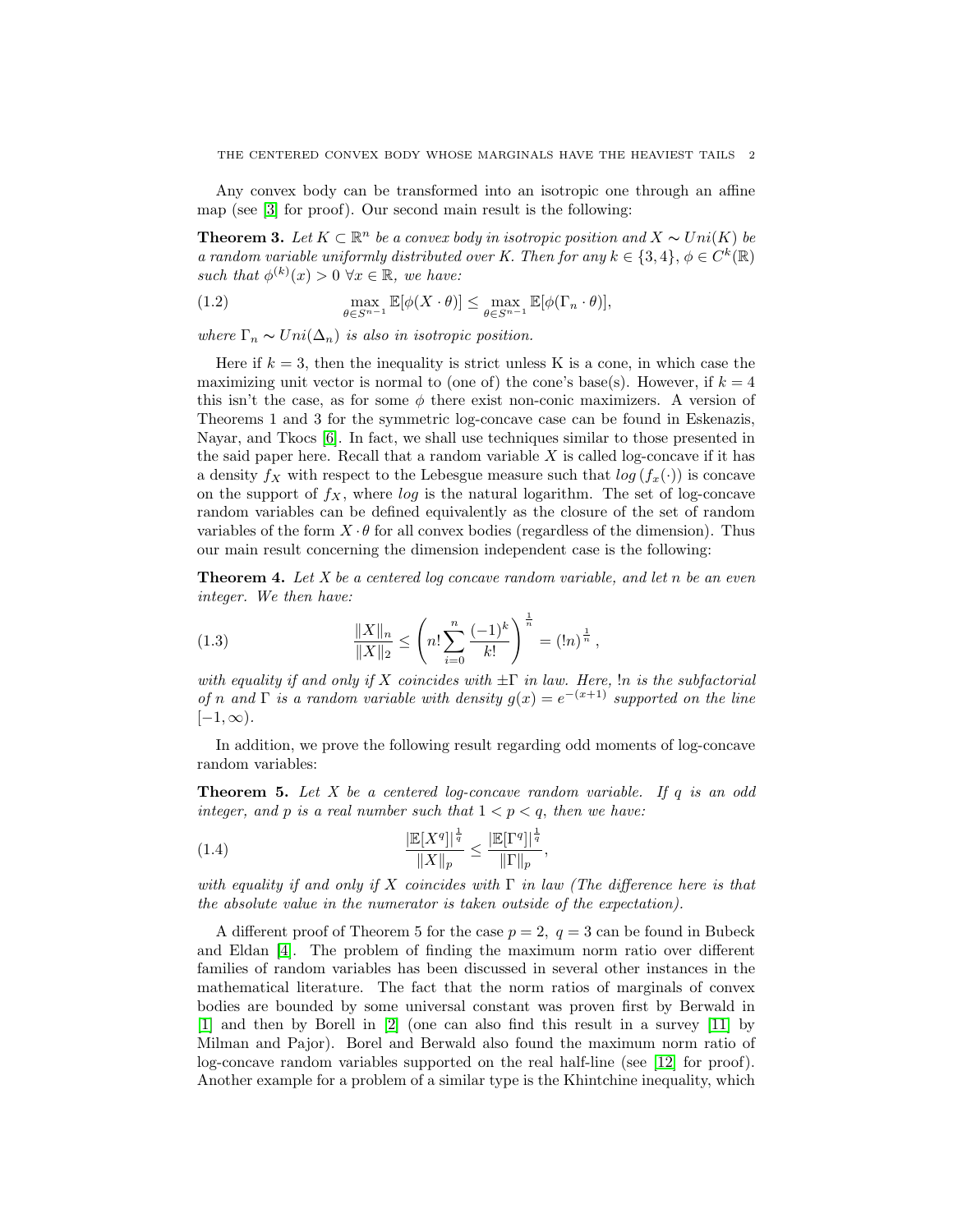deals with the maximum norm ratio of linear combinations of independent Bernoulli random variables. The sharp Khintchine inequality for  $p = 2$  was established by Haagerup in [\[7\]](#page-9-7). A simpler proof by Nazarov and Podkorytov can be found in [\[13\]](#page-9-8). The case where  $p$  and  $q$  are even numbers was also solved. For a more in-depth history of the Khintchine inequality as well as a proof of the even case see [\[12\]](#page-9-6). Eskenazis, Nayar, and Tkocs also found the maximum norm ratio for the s-norm ball when  $p = 2$  in the aforementioned [\[6\]](#page-9-1). Throughout this paper, by a convex body we mean a convex compact set with non-empty interior, and by a cone we mean the convex hull of a subset of a an affine space of co-dimension one and a point outside of the said affine space.

## acknowledgements

This paper is a part of the author's master thesis under the suprevision of Professor Bo'az Klartag, and was partially funded by the Israel Science Foundation.

#### 2. the dimension dependent case

Recall  $X \sim Uni(K)$  for some n-dimensional, centered, convex body K. We start by stating the well-known Brunn principle (see e.g. [\[15\]](#page-10-1) for proof):

**Lemma 6.** For any  $\theta \in S^{n-1}$ , the random variable  $X \cdot \theta$  has a density  $f_{\theta}(x)$  w.r.t. the Lebesgue measure. In addition  $f_{\theta}$  is supported on a compact interval and  $f_{\theta}^{1/n-1}$ θ is concave in its support. Finally, if  $f_a^{1/n-1}$  $\theta_{\theta}^{(1)/n-1}$  is affine in its support, then K is a (pherhaps truncated) cone and  $\theta$  is normal to K's base.

Bruun's principle gives us valuable information about the way the graph of  $f_{\theta}$ can intersect the graphs of other certain functions of interest. We shall make use of this information in conjunction with the theory of Chebyshev systems (for an in-depth discussion on Chebyshev systems see [\[9\]](#page-9-9)):

**Definition 7.** A system of real functions  ${u_i(t)}_0^k$  is called a Chebyshev system of order k if any linear combination:

(2.1) 
$$
p(t) = \sum_{i=0}^{k} a_i u_i(t) \qquad (\sum_{i=0}^{k} a_i^2 > 0)
$$

has at most k roots.

One readily sees that  ${u_i(t)}_0^k$  is a Chebyshev system if and only if the determinant of the matrix  $\{u_i(t_j)\}_{i\times j}$  doesn't vanish for any  $t_0 < \cdots < t_k \in \mathbb{R}$ . This in turn is equivalent to the existence of a linear combination of the form  $(2.1)$  whose roots are exactly  $t_1, \ldots, t_k$ . For a fixed set of numbers  $p_0 < \cdots < p_k$  where  $p_0 = 0$ ,  $p_1 = 1$  we define:

(2.2) 
$$
u_i(t) = \begin{cases} |t|^{p_i} sgn(t) & i \text{ is odd} \\ |t|^{p_i} & i \text{ is even} \end{cases}.
$$

**Lemma 8.** For  $k < 5$ ,  $\{u_i(t)\}_0^k$  is a Chebyshev system.

*Proof.* We shall prove the lemma for  $k = 4$  (the other cases can be proved in a similar yet easier way). Let  $p(t)$  be of the form (2.1), we may assume  $a_4 = 1$  since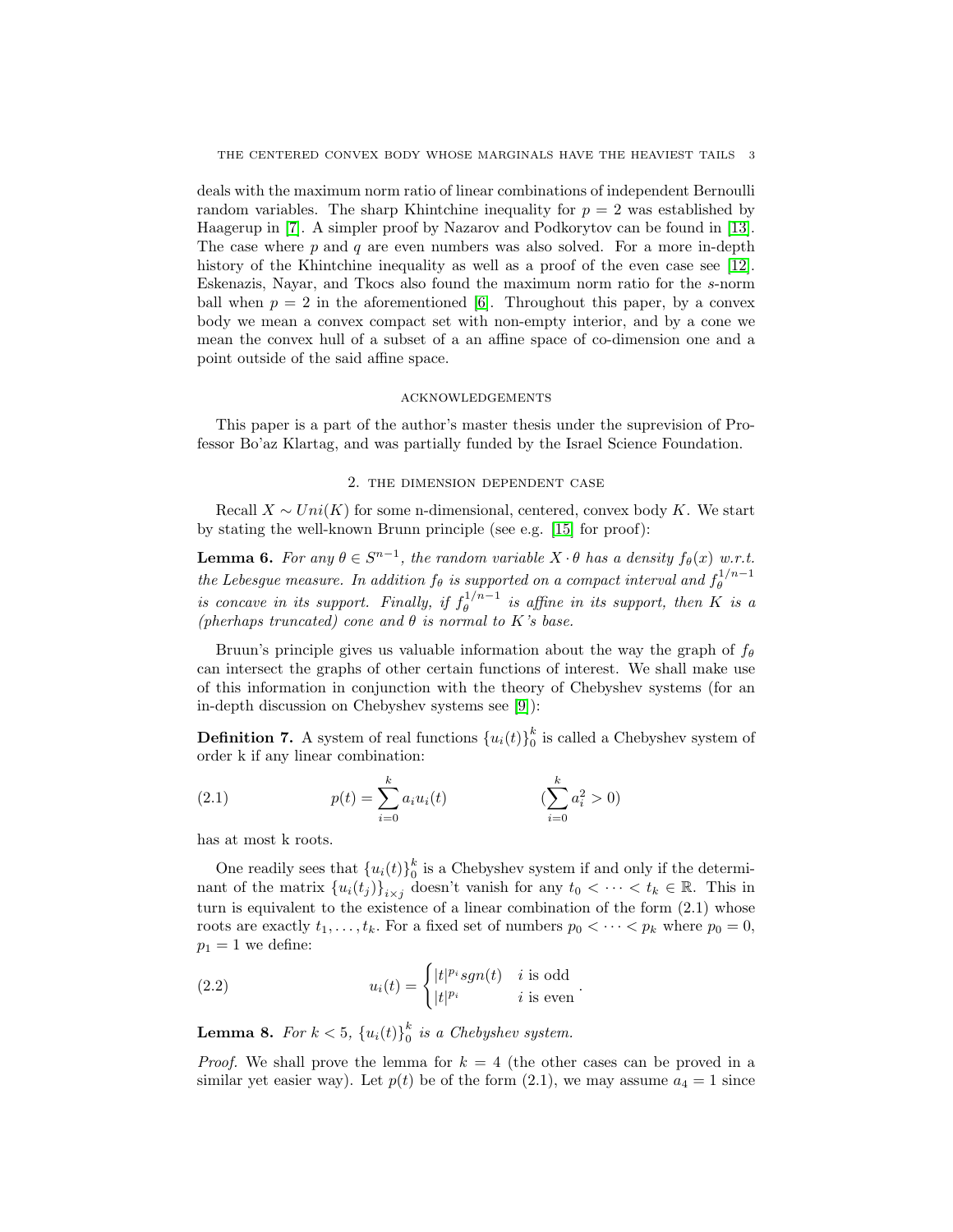if  $a_4 = 0$  we get the case  $k = 3$ . By Rolle's theorem it is enough to show  $p'(t)$  has at most 3 roots. Define:



FIGURE 2.1. Illustrations of number of possible solutions (2.4) may have in cases 1, 2, and 3 respectively

It is enough to show that there exists a line segment  $[b, c] \subset \mathbb{R}$  such that q is monotonically decreasing in [b, c] and monotonically increasing both in  $[c, \infty)$  and in  $(-\infty, b]$ . For  $t > 0$  we have:

(2.3) 
$$
q'(t) = \tilde{a}_2 t^{p_2 - 2} + \tilde{a}_3 t^{p_3 - 2} + \tilde{a}_4 t^{p_4 - 2}
$$

 $\tilde{a_i} = a_i p_i (p_i - 1).$ 

Notice that  $a_i$  and  $\tilde{a}_i$  have the same sign. Again by normalizing we may assume  $\tilde{a}_4 = 1$ . We now have  $q'(t) = 0$  if and only if:

$$
\tilde{a}_2 + \tilde{a}_3 t^{p_3 - p_2} + t^{p_4 - p_2} = 0.
$$

Changing variables to  $x = t^{p_3-p_2}$  and defining  $\beta = \frac{p_4-p_2}{p_3-p_2} > 1$  we get:

$$
(2.4) \qquad \qquad \tilde{a}_2 + \tilde{a}_3 x + x^\beta = 0.
$$

Since  $x^{\beta}$  is strictly convex, it intersects any affine function at most twice. Further inspection shows that the number of positive roots of  $(2.4)$  depends on  $a_2, a_3$  in the following way (depicted in Figure 2.1):

- (1) If  $a_2 \leq 0$ , then (2.4) has exactly one positive solution, since the function  $|x|^{\beta}$  is strictly convex in all of R, but the line  $-\tilde{a}_2 - \tilde{a}_3x$  must intersect it once in  $(0, \infty)$  and one in  $(-\infty, 0]$ .
- (2) If  $a_2 > 0$ ,  $a_3 \leq 0$ , then (2.4) has at most two positive solutions.
- (3) If  $a_2 > 0, a_3 > 0$ , then (2.4) has no positive solutions, since in this case, the left-hand side of (2.4) is positive.

We now examine  $t < 0$ . Setting  $s = -t > 0$  we get:

(2.5) 
$$
q'(s) = \tilde{a}_2 s^{p_2 - 2} - \tilde{a}_3 s^{p_3 - 2} + \tilde{a}_4 s^{p_4 - 2}.
$$

But this is just (2.3) with the sign of  $a_3$  changed. Thus, if case 1 holds, for  $t > 0$ ,  $q(t)$  can only decrease up to some point  $c \geq 0$  and then must increase for  $t > c$  (the limit of q at infinity is infinity). For  $t < 0$ ,  $q(t)$  must increase up to some point  $b \leq 0$ and may only decrease when  $t > b$ . Thus the claim of the lemma holds for case 1. If case 2 holds, for  $t > 0$ ,  $q(t)$  may change its monotonicity at most twice, but for  $t < 0$ ,  $q(t)$  must be monotonically increasing (since for  $t < 0$  when checking our list of possible roots of the derivative, we change the sign of  $a_3$ ). Thus the claim of the lemma still holds. Case 3 is just a reflection of case 2 and so the lemma holds for all cases.  $\Box$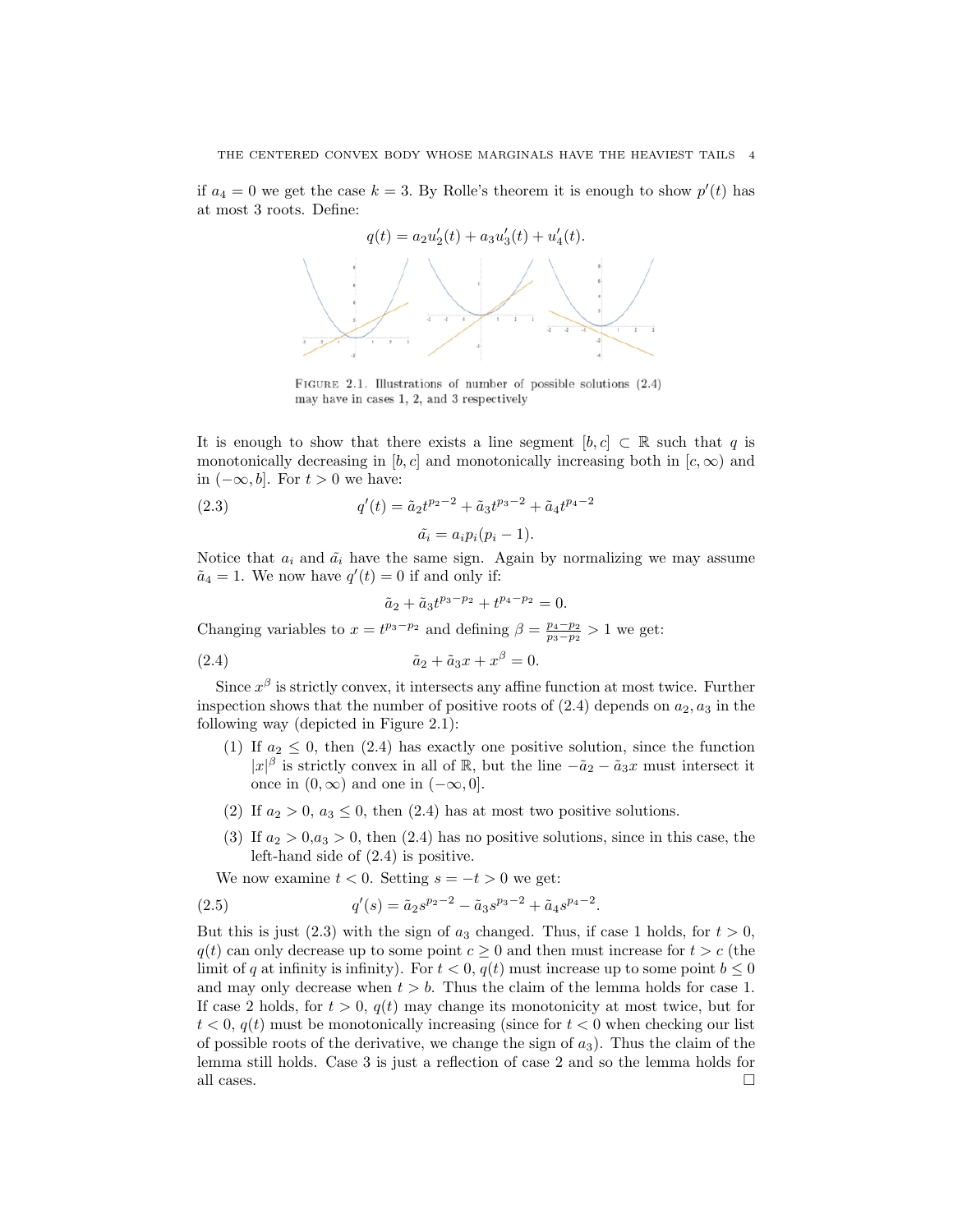Now let  $\theta_1, \theta_2$  be two outer normal unit vectors to the centered simplex  $\Delta_n$  and recall that  $\Gamma_n \sim Uni(\Delta_n)$ . Define:

(2.6) 
$$
\Gamma_n^s = \frac{s\theta_1 - (1-s)\theta_2}{|s\theta_1 - (1-s)\theta_2|} \cdot \Gamma_n \qquad 0 \le s \le 1
$$

and let  $g_n^s(t)$  be the density of  $\Gamma_n^s$ . We now state a few important properties of  $g_n^s$ .

**Lemma 9.** The following properties hold for  $g_n^s$ :

- (1)  $g_n^0(x) = g_n^1(-x)$ .
- (2)  $(g_n^0(x))^{\frac{1}{n-1}}$  is affine on its support.
- (3) For  $0 < s < 1$ , let Supp  $g_n^s = [a_s, b_s]$ , then  $\exists c_s \in [a_s, b_s]$  such that  $(g_n^s(x))^{1 \over n-1}$ is affine in  $[a_s, c_s]$  and in  $[c_s, b_s]$ . In addition,  $g_n^s$  is continuous.

Proof. (1) follows from the symmetry of the simplex. (2) follows from the equality case of Brunn's principle. To see (3) holds notice that we can split  $\Delta_n$  into two simplices whose intersection is a face orthogonal to the unit vector  $\frac{s\theta_1-(1-s)\theta_2}{|s\theta_1-(1-s)\theta_2|}$ . Thus, using the equality case of Brunn's principle once again, we see that the claim holds (see e.g. [\[10\]](#page-9-10) for more details).  $\square$ 

Before proving Theorem 1, we give a similar result with regard to the following auxiliary operator:

(2.7) 
$$
\alpha^*(K) := \max_{\theta \in S^{n-1}} \frac{|\mathbb{E}[|X \cdot \theta|^q sgn(x)|]^{\frac{1}{q}}}{\|X \cdot \theta\|_p}.
$$

This operator can be thought of as measuring the largest asymmetry between tails of the marginals of K.

**Theorem 10.** For any centered convex body  $K \subset \mathbb{R}^n$ :

$$
\alpha^*(K) \le \alpha^*(\Delta_n),
$$

where equality holds if and only if  $K$  is a cone. In addition, the unit vectors in which the maximum is achieved are normal to (one of the) the base(s) of the cone.

*Proof.* As before, for some  $\theta \in S^{n-1}$ , let  $f_{\theta}(x)$  be the density of  $X \cdot \theta$ . We shall also abbreviate  $g_n^0$  by  $g_n$  for the duration of this proof. By the homogeneity of (2.8) we may assume:

(2.9) 
$$
\int |x|^p f_\theta(x) dx = \int |x|^p g_n(x) dx = 1.
$$

Assume by contradiction that:

(2.10) 
$$
\int |x|^q sgn(x) f_{\theta}(x) dx > \int |x|^q sgn(x) g_n(x) dx.
$$

Our general idea is to use Lemma 8 to interlace the difference function  $h := g_n$  $f_{\theta}$  with appropriate linear combinations of  $\{1, x, |x|^p, |x|^q sgn(x)\}$ . We then use four linear constraints (i.e. (2.9) (2.10) and the fact that  $f_{\theta}$  and  $g_n$  are centered densities), to force  $h$  to change sign at least four times. This will contradict Lemmas 6 and 9, which state that  $(g_n)^{\frac{1}{n-1}}$  is non-negative, affine on  $[a_0, b_0]$  and continuous at every point but  $a_0$ , and  $(f_\theta)^{\frac{1}{n-1}}$  is non-negative and concave on its support. Thus h may change sign at most twice at  $(a_1, \infty)$  and not at all at  $(-\infty, a_1)$ , making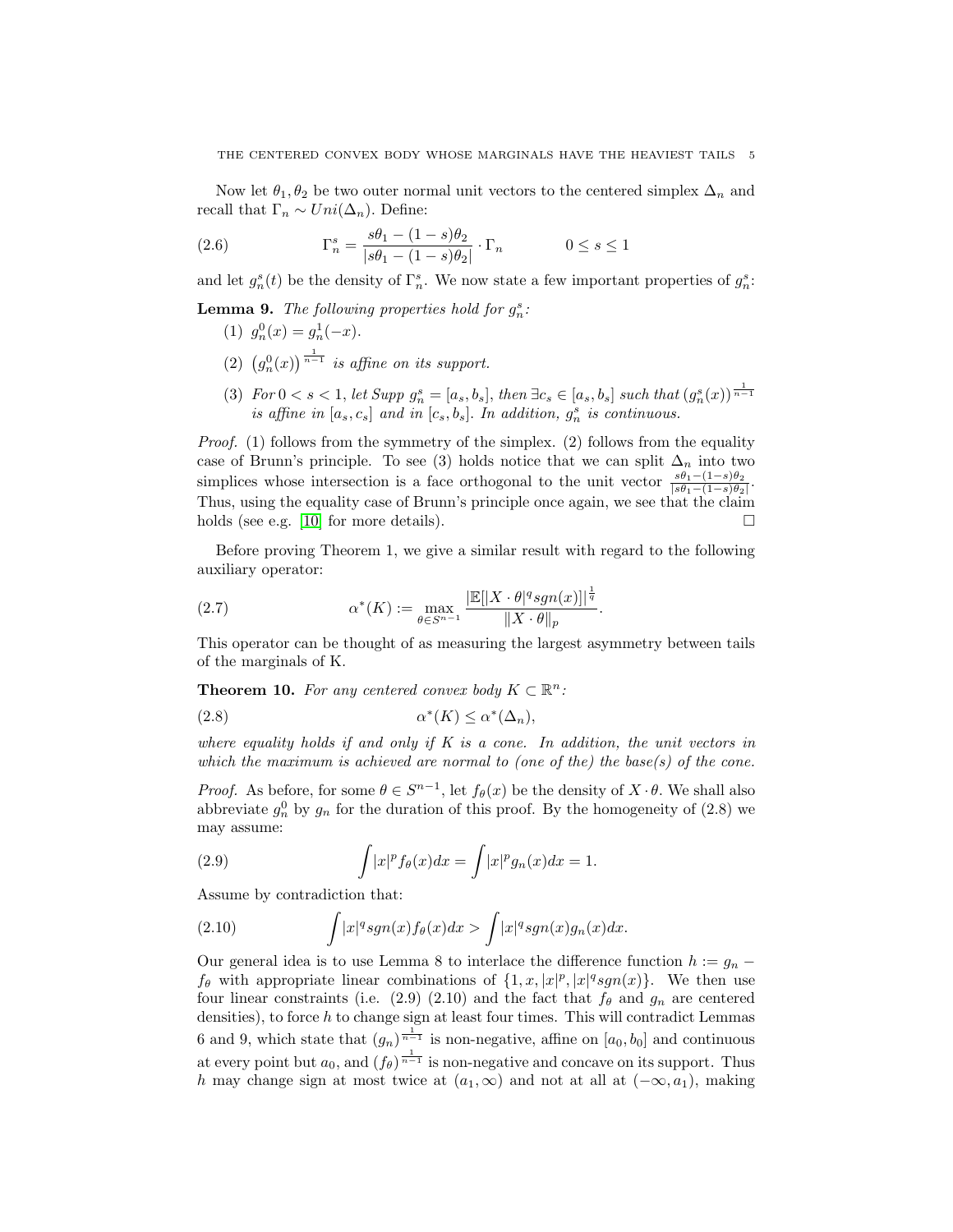for a maximum of three possible sign changes. We now show  $(2.10)$  implies h must change sign at least four times. First, since  $f_{\theta}$  and  $g_n$  are densities, we get:

$$
\int h(x)dx = 0.
$$

Thus h must change sign at least once. Now if h changes sign only once, say at a point  $x_1 \in \mathbb{R}$ , then  $(x-x_1)h(x)$  never changes sign, but since  $f_\theta$  and  $g_n$  are centered densities, we get:

$$
\int (x - x_1)h(x)dx = 0,
$$

which contradicts (2.10). Assume now h changes sign exactly twice at points  $x_1$ ,  $x_2$ . Then by Lemma 8 there exists  $p(x) = d_1 + d_2x + |x|^p$  whose roots are exactly  $x_1, x_2$ and so  $p(x)h(x)$  never changes sign. Using (2.9) we now get:

$$
\int p(x)h(x)dx = 0,
$$

which contradicts  $(2.10)$ . Finally, assume h changes sign exactly three times at points  $x_1, x_2, x_3$ , again by Lemma 8 there exists  $p(x) = d_1 + d_2x + d_3|x|^p + |x|^q sgn(x)$ , whose roots are exactly  $x_1, x_2, x_3$ . Also note that in this case  $f_\theta$  and  $g_n$  must intersect twice on  $(a_1, \infty)$  and so  $h(x)$  must be non-negative for large values of x, thus  $h(x)p(x) \ge 0$  for all  $x \in \mathbb{R}$ . However (2.9) and (2.10) give us:

$$
\int p(x)h(x)dx < 0,
$$

which is a contradiction. We thus showed:

$$
\frac{\mathbb{E}[|X\cdot \theta|^q sgn(X\cdot \theta)]}{\|X\cdot \theta\|_p} \leq \frac{\mathbb{E}[|\Gamma_n^1|^q sgn(\Gamma_n^1)]}{\|\Gamma_n^1\|_p}
$$

and that equality implies that  $X \cdot \theta$  coincides with  $\Gamma_n^1$  in law, which in turn implies K is a cone and  $\theta$  is normal to K's base by the equality case of Brunn's principle.  $\Box$ 

Proof of Theorem 1. The proof is very similar to that of Theorem 10. Using the same notations as before we can again assume by homogeneity :

(2.11) 
$$
\int |x|^p f_\theta(x) dx = \int |x|^p g_n^s(x) dx = 1 \qquad \forall 0 \le s \le 1
$$

and assume by contradiction:

(2.12) 
$$
\int |x|^q f_\theta(x) dx > \int |x|^q g_n^s(x) dx \qquad \forall 0 \le s \le 1.
$$

Now choose some  $p < r < q$ . Theorem 10 tells us:

$$
\int |x|^r sgn(x)g_n^1(x)dx \leq \int |x|^r sgn(x)f_\theta(x)dx \leq \int |x|^r sgn(x)g_n^o(x)dx,
$$

where the first inequality just follows from property (1) in Lemma 9. Thus from continuity we may choose some  $0 \leq s_0 \leq 1$  such that:

(2.13) 
$$
\int |x|^r sgn(x) f_{\theta}(x) dx = \int |x|^r sgn(x) g_n^{s_0}(x) dx.
$$

We now proceed exactly as we did before; by Lemmas 6 and 9 the difference function  $h = g_n^{s_0} - f_\theta$  can change sign at most 4 times. The same arguments as before show that  $h$  must change sign at least 4 times, but if  $h$  changes sign exactly 4 times at points  $x_1, \ldots, x_4$ , again by Lemma 8 there exists  $p(x) = d_1 + d_2x +$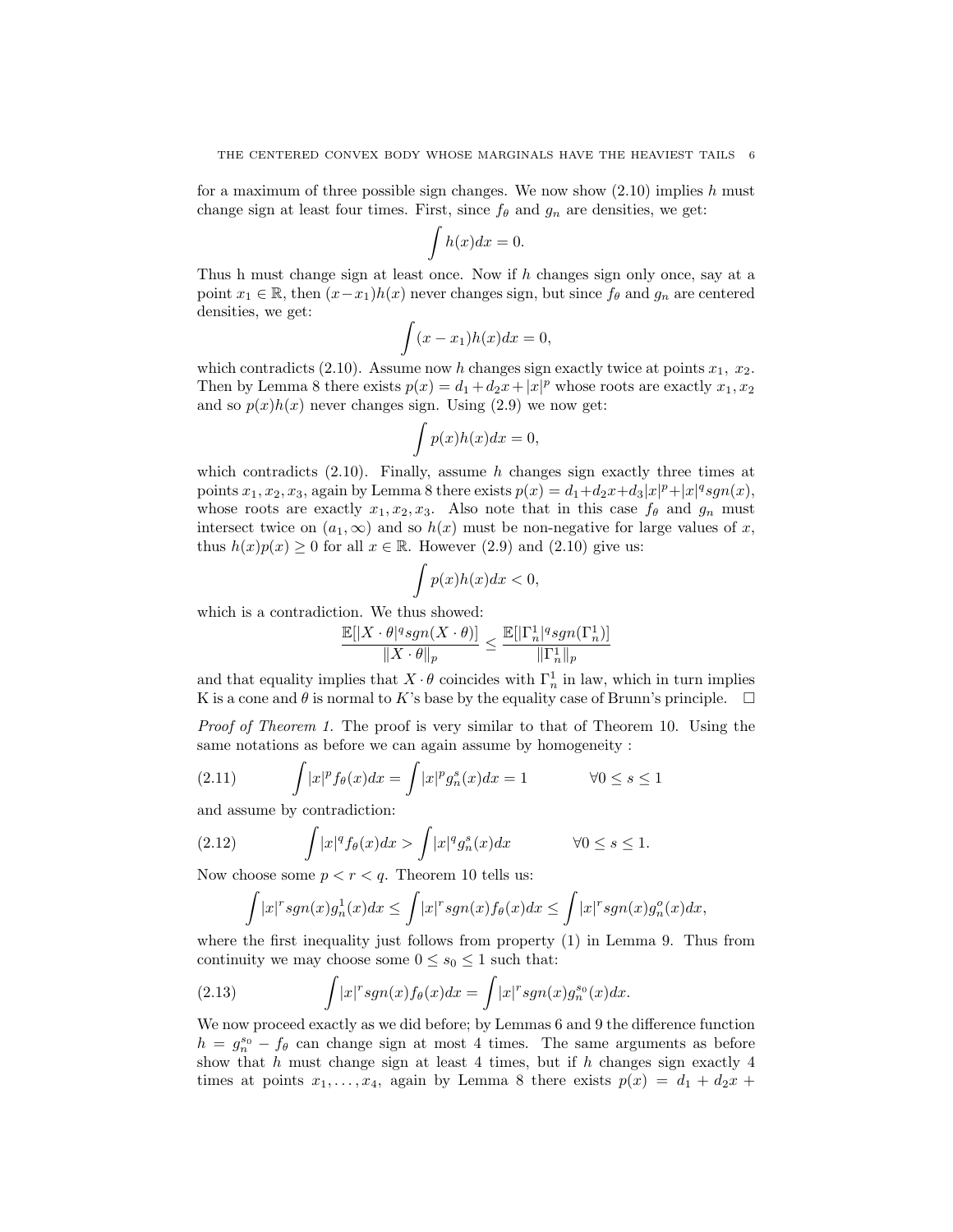$d_3|x|^p + d_4|x|^r sgn(x) + |x|^q$ , whose roots are exactly  $x_1, \ldots, x_4$ . Since  $g_n^{s_0}$  and  $f_\theta$ must intersect twice in  $[c_{s_0}, b_{s_0}]$  we have  $h(x) \geq 0$  for large values of x and so  $p(x)h(x) \geq 0$ . But (2.11) (2.12) and the fact  $g_n^{s_0}$  and  $f_\theta$  are centered densities give us:

$$
\int p(x)h(x)dx < 0,
$$

which is a contradiction. We thus showed:

$$
\frac{\|X \cdot \theta\|_q}{\|X \cdot \theta\|_p} \le \frac{\|\Gamma_n \cdot \theta_{s_0}\|_q}{\|\Gamma_n \cdot \theta_{s_0}\|_p}
$$

and so:

$$
\alpha(K) \leq \alpha(\Delta_n).
$$

 $\blacksquare$ 

 $\blacksquare$ 

As mentioned in the Introduction, the proof of Theorem 1 shows that the marginal for which the maximum norm ratio in the simplex (and in any other convex body) is achieved belongs to the 1-parameter family  $\Gamma_n^s$  and thus any convex body which maximizes  $\alpha$  can be split into two cones by some hyperplane. Quite unexpectedly, calculations show that for different values of  $p$  and  $q$ , the maximum norm ratio is achieved in different values of s.

Notice also that all we needed for the proof of Theorem 1 was the Chebyshev system property of  $\{1, x, |x|^p, |x|^r \text{sgn}(x), |x|^q\}$ . Thus, using other Chebyshev systems might bring forth new inequalities. Let us give one more example of a Chebyshev system:

**Lemma 11.** For any  $k \in \mathbb{N}$ , let  $\phi \in C^k(\mathbb{R})$ , if  $\phi^{(k)} > 0$  the set  $\{1, x, ..., x^{k-1}, \phi\}$  is a Chebyshev system.

*Proof.* We use Rolle's Theorem iteratively. If for some  $p(x) = \sum_{i=0}^{k-1} d_i x^i + d_k \phi(x)$ there are more then k roots, then  $p^{(k)}(x) = \phi^{(k)}(x)$  has at least one root, which is, of course, a contradiction (this proof is taken from [\[11,](#page-9-5) Chapter 2, Example E]).  $\Box$ 

*Proof of Theorem 3.* The proofs when  $k = 3, 4$  are identical to those of Theorems 10 and 1 respectively.

# 3. the dimension independent case

Looking at the log-concave case, we notice the role of our one-parameter family  $\Gamma_n^s$  is taken by following simpler family of random variables:

(3.1) 
$$
\Gamma^s = s\Gamma - (1 - s)\Gamma'.
$$

Here,  $\Gamma, \Gamma'$  are i.i.d with density  $g(x) = e^{-(x+1)} 1_{[-1,\infty)}$ . Indeed, replacing the power of  $\frac{1}{n-1}$  by log, Lemma 6 becomes the definition of a log-concave random variable, and Lemma 9 is easy to verify for  $g^{s}(x)$ , the densities of  $\Gamma^{s}$ . Thus, one can reformulate theorems 1,3 and 10 for the log-concave case and prove them in the exact same way:

Theorem 12. Let X be a centered log concave random variable, then:

(3.2) 
$$
\frac{\|X\|_q}{\|X\|_p} \le \max_{0 \le s \le 1} \frac{\|\Gamma^s\|_q}{\|\Gamma^s\|_p}.
$$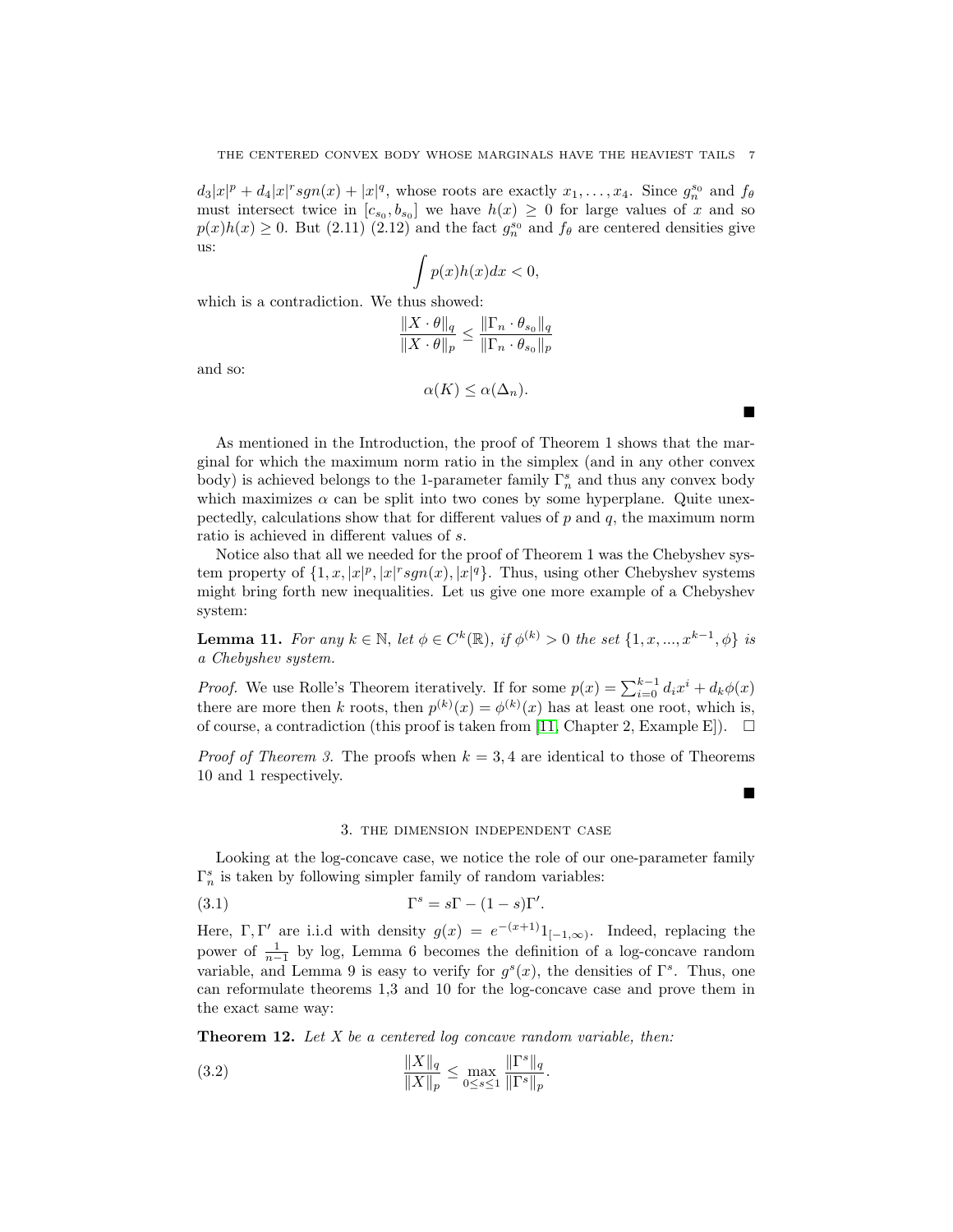**Theorem 13.** Let  $X$  be a log concave random variable in isotropic position and let  $\phi \in C^k(\mathbb{R})$  and  $\phi^{(k)}(x) > 0$ ,  $\forall x \in \mathbb{R}$  where  $k \in \{3, 4\}$ . We then have:

(3.3) 
$$
\mathbb{E}[\phi(X)] \leq \max_{0 \leq s \leq 1} \mathbb{E}[\phi(\Gamma^s)].
$$

If  $k = 3$  the maximum is achieved at  $s = 0$  and equality implies X coincides with Γ in law.

,

**Theorem 14.** Let  $X$  be a centered log concave random variable, then:

(3.4) 
$$
\frac{\mathbb{E}[|X|^q sgn(X)]}{\|X\|_p} \le \frac{\mathbb{E}[|\Gamma|^q sgn(\Gamma)]}{\|\Gamma\|_p}
$$

with equality if and only if X coincides with  $\Gamma$  in law.

Note that Theorem 5 follows from Theorem 14. The following question naturally arises: which is the maximizer of the norm ratio among  $\Gamma^s$  for  $0 \leq s \leq 1$ ? We shall use the new convenient formula (3.1) to answer this question when  $p = 2$  and q is an even integer, but first, let us recall that the cumulants  $\{k_n(X)\}_{n=0}^{\infty}$  of a random variable  $X$  are defined by:

(3.5) 
$$
log\left(\mathbb{E}[e^{tX}]\right) = \sum_{n=0}^{\infty} \frac{k_n(X)}{n!} t^n.
$$

See e.g. [\[8\]](#page-9-11) for proof that when X is log-concave  $\mathbb{E}[e^{tX}]$  is analytic in a small neighborhood of zero. Let us also define  $\mu_n(X)$  to be the n-th moment of X. Two useful properties of the cumulants of a random variable are the following:

(1) For any X, Y independent random variables,  $a, b \in \mathbb{R}$  and  $n \in \mathbb{N}$ , we have:

(3.6) 
$$
k_n(aX + bY) = a^n k_n(X) + b^n k_n(Y).
$$

(2) Knowing the value of the cumulants of X (and assuming again that X is centered) we can restore the value of its moments using the following formula:

(3.7) 
$$
\mu_n(X) = \sum_{i=1}^n \binom{n-1}{i-1} k_i(X) \mu_{n-i}(X).
$$

We now calculate the cumulants of Γ:

$$
\log\left(\mathbb{E}[e^{t\Gamma}]\right) = \log\left(\int_{-1}^{\infty} e^{-x-1} \cdot e^{tx} dx\right) = \log\left(\frac{e^{-t}}{1-t}\right) = -t - \log(1-t) = \sum_{n=2}^{\infty} \frac{t^n}{n},
$$

and so:

(3.8) 
$$
k_0(\Gamma) = k_1(\Gamma) = 0
$$
, and  $k_n(\Gamma) = (n-1)!$   $n \ge 2$ .

*Proof of Theorem 4.* Reparametrizing  $(3.2)$  in Theorem 12, we get:

(3.9) 
$$
\left(\frac{\|X\|_n}{\|X\|_2}\right)^n \leq \max_{0 \leq t \leq \frac{\pi}{2}} \mu_n \left(\cos(t)\Gamma - \sin(t)\Gamma'\right),
$$

with equality if and only if  $\exists 0 \le t_0 \le \frac{\pi}{2}$  such that:

(3.10) 
$$
\frac{X}{\|X\|_2} = \cos(t_0)\Gamma - \sin(t_0)\Gamma'.
$$

Thus, the only remaining thing to prove is:

$$
\mu_n \left( \cos(t) \Gamma - \sin(t) \Gamma' \right) < \mu_n(\Gamma) \qquad \forall 0 < t < \frac{\pi}{2}.
$$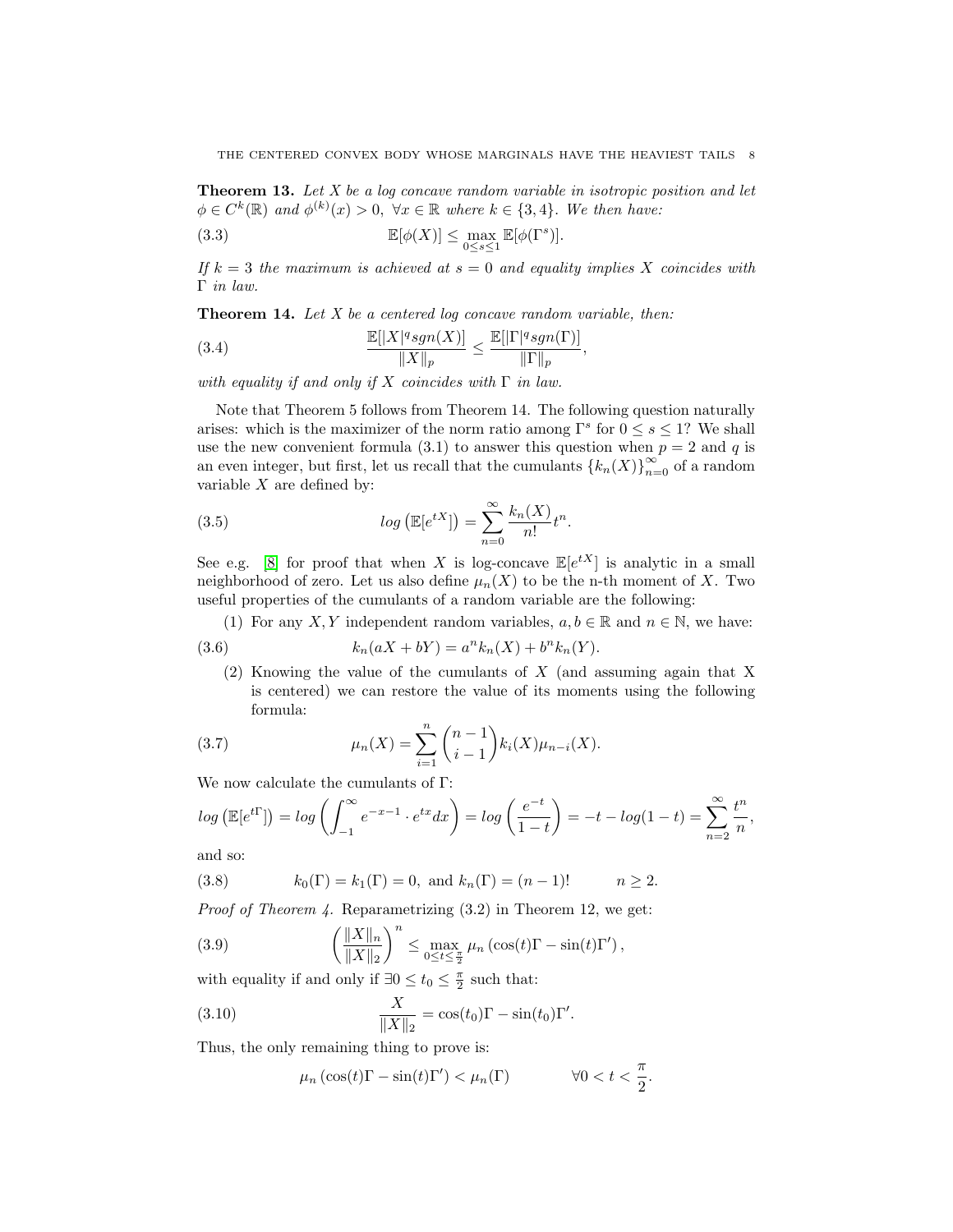From the discussion above we see that:

$$
|k_n(\cos(t)\Gamma - \sin(t)\Gamma')| = |\cos^n(t) + (-\sin(t))^n|(n-1)!
$$
  
(3.11) 
$$
\langle (n-1)! = |k_n(\Gamma)| \qquad \forall n \ge 2, \ 0 < t < \frac{\pi}{2}.
$$

Here, the strict inequality comes from the classic norm inequality  $||x||_n < ||x||_2$  for any vector  $x$  with at least two non zero coordinates. We now assume by induction that:

$$
|\mu_i(\cos(t)\Gamma - \sin(t)\Gamma')| < |\mu_i(\Gamma)| \qquad \forall 2 < i < n, \ 0 < t < \frac{\pi}{2}.
$$

We thus have:

$$
|\mu_n(\cos(t)\Gamma - \sin(t)\Gamma')| \le \sum_{i=1}^n {n-1 \choose i-1} |k_i(\cos(t)\Gamma - \sin(t)\Gamma')||\mu_{n-i}(\cos(t)\Gamma - \sin(t)\Gamma')|
$$
  

$$
< \sum_{i=1}^n {n-1 \choose i-1} |k_i(\Gamma)||\mu_{n-i}(\Gamma)| = |\mu_n(\Gamma)|.
$$

 $\blacksquare$ 

This completes our proof.

Theorem 12 reduces the problem of finding the maximum norm ratio over all log-concave random variables into finding the maximum norm ratio over  $\Gamma^s$ . If p and  $q$  are even integers, this problem is equivalent to finding:

(3.12) 
$$
\max_{0 \le s \le 1} \frac{(r_q(s))^p}{(r_p(s))^q},
$$

where  $r_p(s) = \mathbb{E}[s\Gamma + (s-1)\Gamma']^p$  is a family of polynomials. We now present a technique, which worked for all even integers up to 100, to prove the maximum is achieved exactly at  $s = 0$  and  $s = 1$ .

**Theorem 15.** Let X be a centered log concave random variable and let  $p$ , q be even numbers such that  $p < q < 100$  then:

,

(3.13) 
$$
\frac{\|X\|_q}{\|X\|_p} \le \frac{\|\Gamma\|_q}{\|\Gamma\|_p} = \frac{(|q)^{\frac{1}{q}}}{(|p)^{\frac{1}{p}}}
$$

where equality holds if and only if X coincides with  $\pm \Gamma$  in law.

Proof. Unfortunately, this proof is computer-assisted. First notice that the rational function in (3.12) is symmetric with respect to  $\frac{1}{2}$ , and that it is enough to prove our hypothesis for  $p = q - 2$ . Thus our goal will be to show:

$$
\frac{d}{ds} \log \left( \frac{(r_q(s))^{q-2}}{(r_{q-2}(s))^q} \right) \le 0 \qquad \qquad \forall 0 \le s \le \frac{1}{2},
$$

or equivalently:

$$
(3.14) \ \ h_q(s) := (q-2) \cdot r'_q(s) \cdot r_{q-2}(s) - q \cdot r'_{q-2}(s) \cdot r_q(s) \le 0 \qquad \forall 0 \le s \le \frac{1}{2}.
$$

Define now:

$$
\tilde{h}_q(s) = \frac{h_q(s - \frac{1}{2})}{s(s - \frac{1}{2})(s + \frac{1}{2})} = \sum a_{i,q} s^{2i}.
$$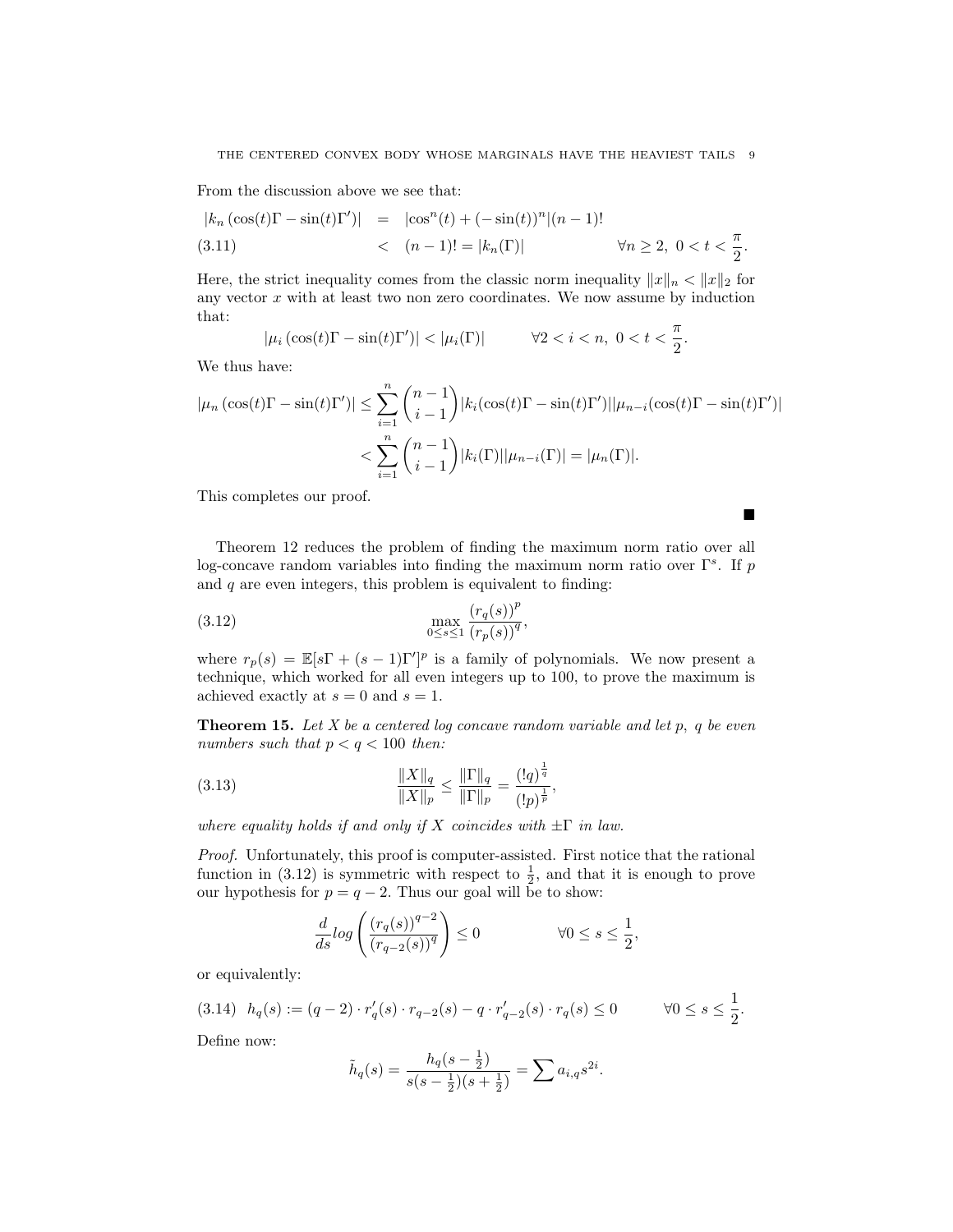Calculating the coefficients of the first few polynomials we get:

$$
\tilde{h}_4(s) = -96
$$
\n
$$
\tilde{h}_6(s) = -720(15 + 8s^2 + 144s^4)
$$
\n
$$
\tilde{h}_8(s) = -1680(1485 - 2880s^2 + 105696s^4 + 104448s^6 + 268544s^8)
$$
\n
$$
\tilde{h}_{10}(s) = -5040(269325 - 1323000s^2 + 72560880s^4 + 280339200s^6 + 1409629440s^8 + 1162622976s^{10} + 1050406912s^{12}).
$$

One can easily check that when  $q \leq 10$ ,  $a_{i,q} \leq 0$  for all  $i \neq 1$  and  $a_1^2 - 4a_0 a_2 < 0$ . Thus  $\tilde{h}_q$  never changes sign and  $h_q(s)$  has the same sign as  $s(s-1)(s+1)$ , which proves the theorem. Using computer assistance one can see the same proof still holds for  $q < 100$ . For details see [\[5\]](#page-9-12).

We finish this paper with a conjecture which generalizes these empiric results:

**Conjecture 16.** Let  $X$  be a centered log-concave random variable. Then for even integers  $p < q$ , we have:

(3.15) 
$$
\frac{\|X\|_q}{\|X\|_p} \le \frac{\|\Gamma\|_q}{\|\Gamma\|_p} = \frac{(|q)^{\frac{1}{q}}}{(|p)^{\frac{1}{p}}}
$$

with equality if and only if X coinsides with  $\pm\Gamma$  in law, where  $\Gamma$  is a random variable with density  $g(x) = e^{-(x+1)} 1_{[-1,\infty)}$ .

,

### **REFERENCES**

- <span id="page-9-3"></span>[1] Berwald, L. (1947). Verallgemeinerung eines Mittelwertsatzes von J. Favard fur positive konkave Funktionen. Acta Mathematica, 79(1), 17-37.
- <span id="page-9-4"></span>[2] Borell, C. (1973). Complements of Lyapunov's inequality. Mathematische Annalen, 205(4), 323-331.
- <span id="page-9-0"></span>[3] Brazitikos, S., Giannopoulos, A., Valettas, P., & Vritsiou, B. H. (2014). Geometry of isotropic convex bodies (Vol. 196). American Mathematical Soc.
- <span id="page-9-2"></span>[4] Bubeck, S., & Eldan, R. (2014). The entropic barrier: a simple and optimal universal selfconcordant barrier. arXiv preprint [arXiv:1412.1587](http://arxiv.org/abs/1412.1587).
- <span id="page-9-12"></span>[5] Eitan, Y. (2021). The centered convex body whose marginals have the heaviest tails. M. Sc. Thesis, Weizmann Institute of Science. Available under:
- <span id="page-9-1"></span>https://www.weizmann.ac.il/math/klartag/sites/math.klartag/files/uploads/yam.pdf [6] Eskenazis, A., Nayar, P., & Tkocz, T. (2018). Sharp comparison of moments and the logconcave moment problem. Advances in Mathematics, 334, 389-416.
- <span id="page-9-7"></span>[7] Haagerup, U. (1981). The best constants in the Khintchine inequality. Studia Mathematica, 70, 231-283.
- <span id="page-9-11"></span>[8] Klartag, B., & Milman, E. (2012). Centroid bodies and the logarithmic Laplace transform–a unified approach. Journal of Functional Analysis, 262(1), 10-34.
- <span id="page-9-9"></span>[9] Kreĭn, M. G., Nudel, A. A., & Louvish, D. (1977). The Markov moment problem and extremal problems. American Mathematical Society.
- <span id="page-9-10"></span>[10] Makai, E., & Martini, H. (1996). The cross-section body, plane sections of convex bodies and approximation of convex bodies, I. Geometriae Dedicata, 63(3), 267-296.
- <span id="page-9-5"></span>[11] Milman, V. D., & Pajor, A. (1989). Isotropic position and inertia ellipsoids and zonoids of the unit ball of a normed n-dimensional space. In Geometric aspects of functional analysis (pp. 64-104). Springer, Berlin, Heidelberg.
- <span id="page-9-6"></span>[12] Nayar, P., & Oleszkiewicz, K. (2012). Khinchine type inequalities with optimal constants via ultra log-concavity. Positivity, 16(2), 359-371.
- <span id="page-9-8"></span>[13] Nazarov, F. L., & Podkorytov, A. N. (2000). Ball, Haagerup, and distribution functions. In Complex analysis, operators, and related topics (pp. 247-267). Birkhauser, Basel.